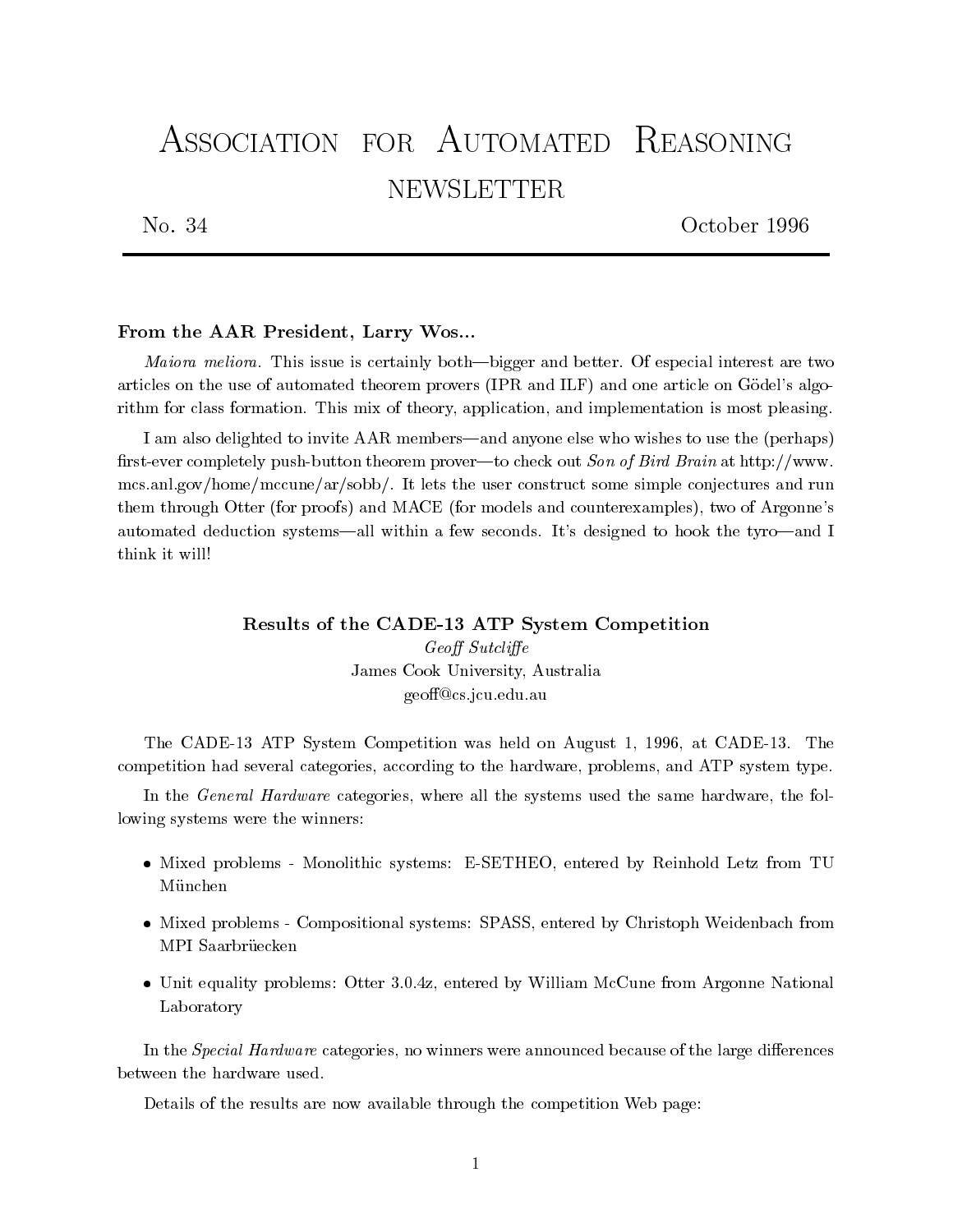#### http://wwwjessen.informatik.tu-muenchen.de/~suttner/Competition.html

In addition, a full archive of the competition is available, including entrants' binaries; the soundness testing problems and output files; the eligible problem files, precisely as used in the competition; and system output files from the competition.

## Minutes of the CADE-13 Business Meeting

Wednesday, July 31, 1996, New Brunswick, N.J.

## 1. Report on CADE-13 (Slaney)

There were 131 research paper submissions (down from 170+) and 19 system descriptions. Of these, 46 and 16 were accepted, respectively. Both types of submission were refereed. Electronic submissions were allowed in hardship cases.

Most referee reports were on time and of high quality. Problematic papers were discussed before the Program Committee (PC) meeting. (A Web site was considered, but the idea was dropped because of security issues.)

The Program Committee met by e-mail. One advantage was that almost all PC members were involved. However, the process took too long—several days. Moreover, not all PC members got to see all relevant discussion.

Referee reports were returned via e-mail. This procedure resulted in several problems, particularly with the software used to automatically process the reports (e.g., multiple reports in one message, uuencoded and gzipped messages).

For all of FLoC, there were 625 registrations (465 individuals). CADE registration was 202. There were 226 registered for LICS, 95 for RTA, and 170 for CAV.

Bundy asked for comments on CADE-13. The program was quite successful. It was mentioned, however, that the meeting rooms were not optimally located.

# 2. President's Report (Bundy)

The site for CADE-14 will be Australia (chosen over Rome and Utrecht). The workshop Local Arrangements Chair will be J. Sutcliffe; the Program Chair will be W. McCune.

Alan Robinson was chosen to receive the Herbrand Award. The Bledsoe Travel Award has been initiated in memory of Woody Bledsoe; Woody and Alan Robinson donated their Herbrand Award to this. The winners are Fabio Massacci and Mahadevan Subramaniam.

#### 3. Report on CADE-14 (McCune, Sutcliffe)

CADE-14 will take place in one year (the conferences will now be annual). The Call for Papers will be sent out in September. Electronic submission will be accepted. ¿From the floor it was suggested that having 50 Program Committee members, as was done for CADE-13, was excessive. McCune said that he was thinking of more like 35. Someone asked how many papers were submitted by PC members. The discussion then turned to the issue of assuring that PC members not receive preferential treatment for their submitted papers. The use of e-mail for PC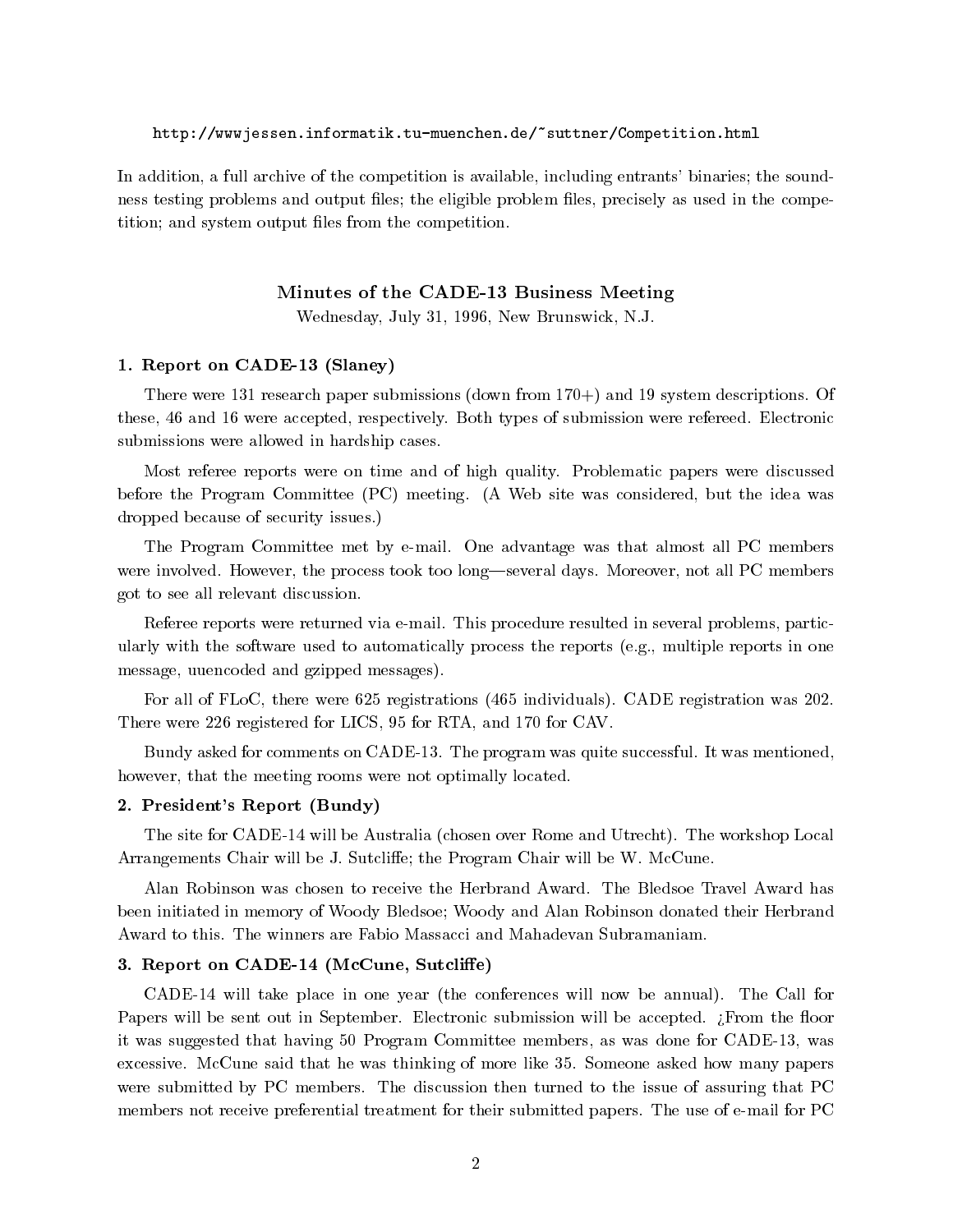meetings and the restriction of the discussion to PC members who are not authors of a paper were considered. These procedures were followed for CADE-13 (for the most part) and were promised for CADE-14. Slaney mentioned that a number of papers authored by PC members were rejected and that, with a small PC, the workload is signicant. If the PC is large, then excluding PC members from submissions is impractical. Bundy noted that while it is desirable to have younger PC members involved, a larger committee is then needed because these young researchers do not yet have the contacts to whom a large number of submissions can be farmed out for reviewing. Bundy directed McCune to consider the points.

# 4.  $CADE-15$  – Germany or Italy (Bundy)

Bidding for the site of CADE-15 has taken place. Materials from each bid were available in Priscilla's office for review by members during the conference. Both the German and the Italian bids were presented briefly by respective representatives. Bundy then mentioned that another FLoC was being considered for 1999.

# 5. Treasurer's Report (Murray)

CADE funds are in money markets. A brief history of the CADE funds was presented; the process of giving seed money to LAC's was also reviewed. Prots from CADE-9, -10, -11, and -12 were briefly reviewed. The current balance is about \$15,000, held in a corporate account.

#### 6. Bylaws (McRobbie)

Bundy handed over to McRobbie the chairmanship of the meeting. McRobbie pointed out that any new bylaws must be consistent with the laws of Illinois. It was asked if anyone has proxy votes. The two members with proxies decided not to use them. It was requested that people speaking about the bylaws be brief.

Plaisted then presented his support of his proposed bylaws. Maximum democracy was emphasized. Plaisted argued that current Program Chairsand the Secretary-Treasurer should not be voting on future Chairs or other issues as regular Trustees.

Bundy then argued in support of the Trustees' proposed revision. It was noted that democracy was most useful when opposing groups competed for limited resources in an environment that all had to share peacefully. The awkwardness of having the current Program Chair(s) and Secretary-Treasurer involved in crucial CADE discussions and yet treating them as less than full Trustees was bought out. Bundy stated that the Trustees were going to remove their power to change bylaws regardless of the outcome of the current revision. Also, he argued for the super-majority requirement for changing the bylaws, and the STV voting procedure.

Rosenthal suggested that constitutional changes always be put to the entire membership, not to the quorum at a business meeting. Loveland eventually convinced the membership that motions passed at the business meeting should be advisory only, with any rejection by the Trustees to be explained in the next issue of the AAR Newsletter.

Slaney introduced some simplications into the language dening terms of service of Trustees, limits, and nominations. These were accepted into both Plaisted's and the Trustees' amendments to the bylaws.

Rosenthal, Walther, and others clarified that bylaws should be changed only by a two-thirds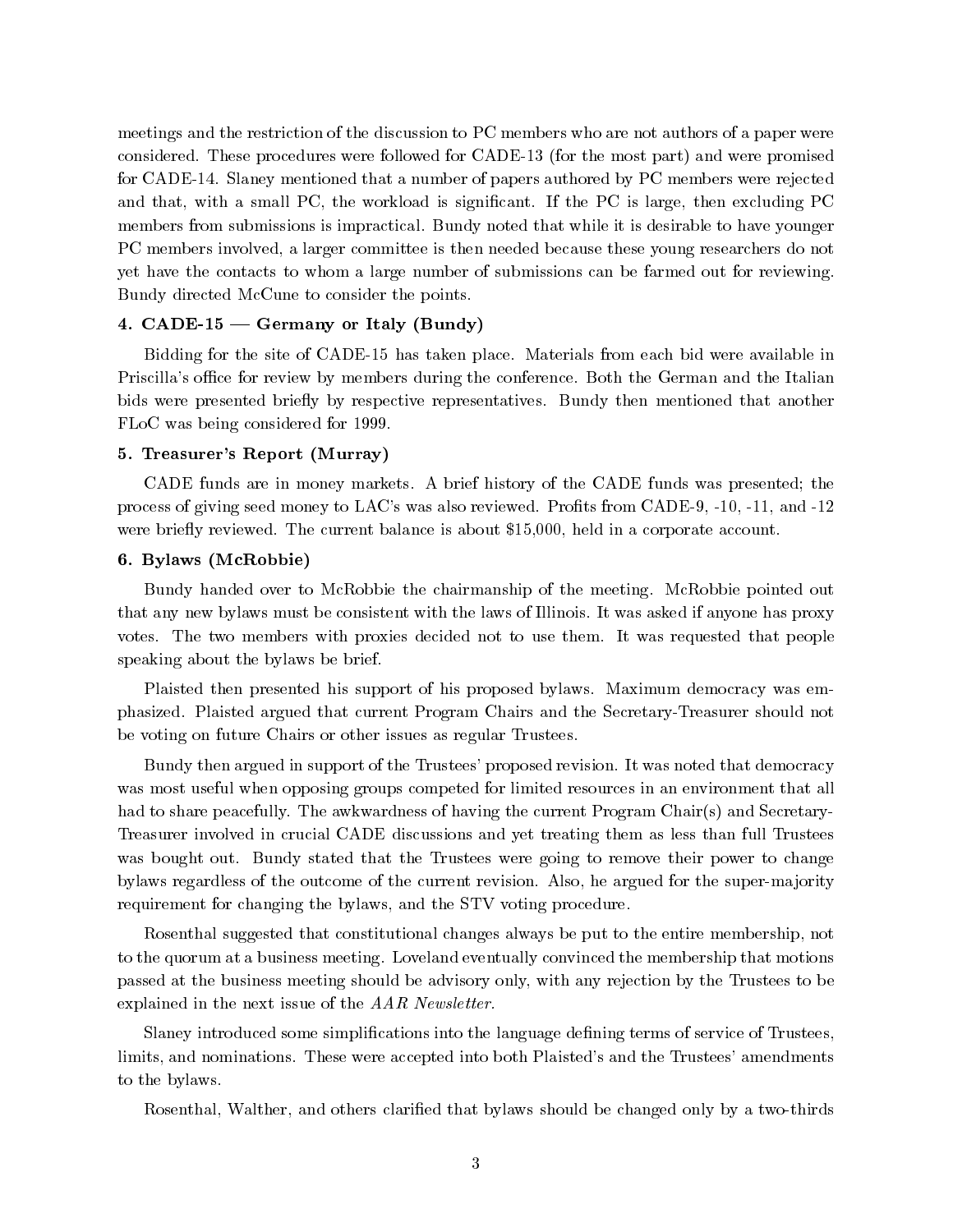ma jority vote of the membership and that at least 30% of the membership must vote. Also, elected Trustees must be elected by the entire membership.

An alternative suggestion was that a vote on changing the bylaws be taken and, if passed, that the changes be discussed over the net one by one for the next year or so to determine exactly what they should be. Murray expressed concern that this approach would be too time consuming for him to moderate as Secretary and that two years already have been spent dealing with bylaws revision issues.

A vote was taken on the Slaney/Rosenthal/Walther/et al. proposals, and all passed.

A vote was taken by secret ballot for choosing between Plaisted's proposal and the Trustees' proposal for changing the bylaws (as amended by Slaney, Rosenthal, and Walther). The results were Trustees' version-35, Plaisted's version-20.

The Trustees' proposed revision of the bylaws was passed.

Plaisted then proposed that the Trustees' version be further modified so that unelected Trustees (current Program Chair and Secretary-Treasurer) not be allowed to vote on future Program Chairs but do be allowed to vote on anything else. This proposal was opposed by several members. A vote was taken: 9 voted in favor, but when 10 opposing votes were counted, the counting was discontinued and the motion defeated.

The discussion then turned to the question of whether to change the bylaws at all. Murray briefly argued for no change, pointing out that the current bylaws did provide for democracy, as evidenced by the current voting. It was agreed that secret ballot was no longer necessary.

A vote was taken by a show of hands, and the accepted revised bylaws (Trustees' version) were preferred to the current bylaws.

#### 7. Membership and Officers of Trustees (Bundy)

Bundy went over the terms of the current Trustees and pointed out that two new Trustees would be elected at CADE-14. The outgoing Trustees were thanked and given a round of applause.

# A Signicant Step Forward

David A. Plaisted

The bylaws revision passed at the recent CADE business meeting is a significant step forward for CADE, because it gives the AAR membership a regular voice in the running of CADE. I thank the trustees and the supporters of my proposal who have helped to make this revision possible. However, it is curious that the attendees at the CADE business meeting voted to give themselves less of a voice in the running of CADE than they would have had under my fully democratic proposal. Also, if the trustees would propose a fully democratic system for CADE, it would probably pass, and I encourage and challenge them to do so. It should not be necessary to argue the benefits of a fully democratic system, but this should be accepted from the start. I have proposed another democratic amendment to the bylaws, and it may be viewed at the Web site http://www.cs.unc.edu/Research/mi/ along with other information about the bylaws issue; AAR members (and others) are encouraged to visit this site.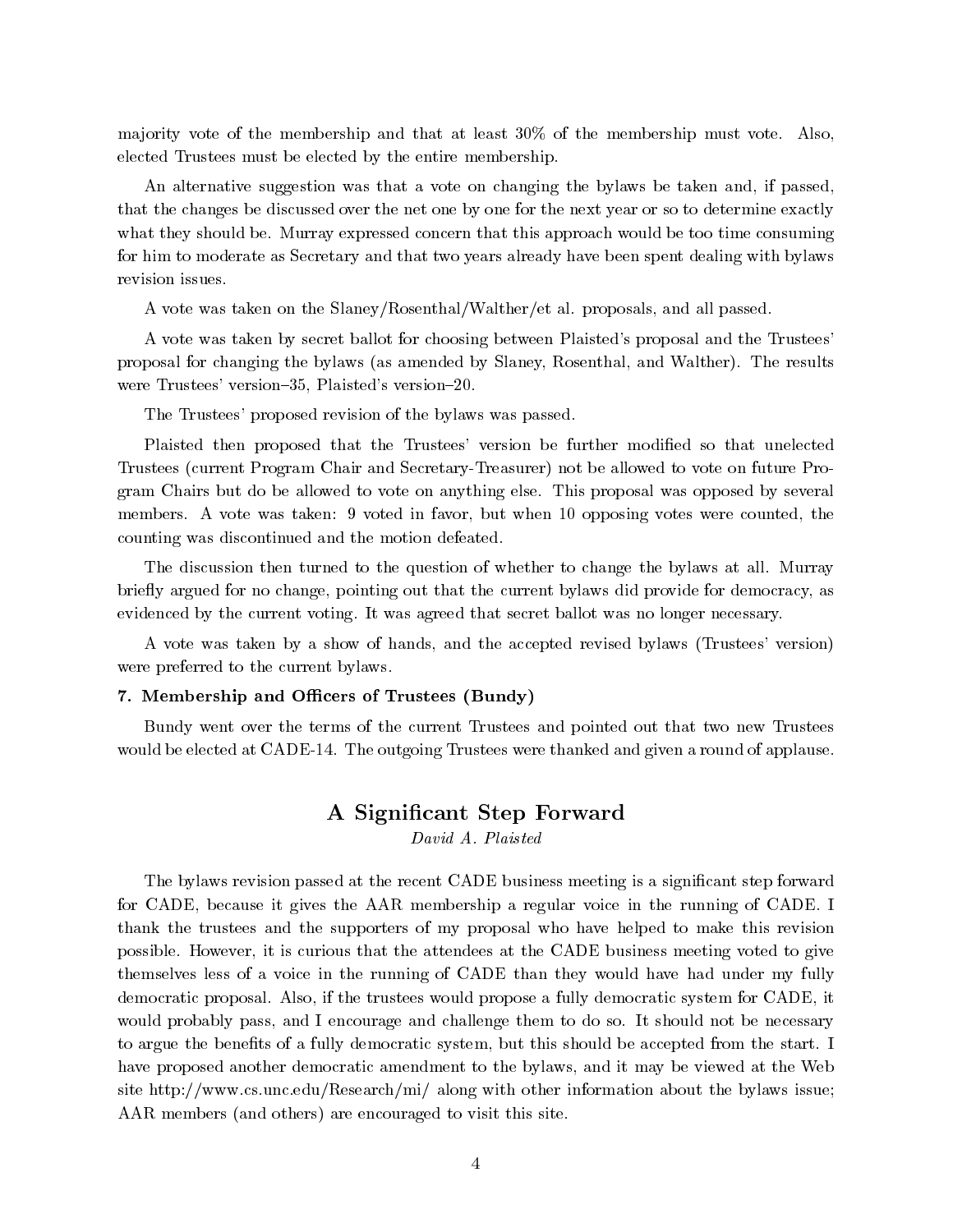# Challenge Problems in First-Order Theories

Benjamin Shults The University of Texas at Austin bshults@math.utexas.edu

# $1.$  IPR

IPR is a tableau-base theorem prover that implements rules for handling a knowledge base of axioms, theorems and definitions. It tries to be selective in its choice of theorems to apply and how to apply them. It does this by taking advantage of the representation of the knowledge in the knowledge base and common-sense restrictions to fetching.

When selecting a theorem to apply in a proof, IPR generally follows the following guidelines:

- $\bullet$  The theorem should have something to do with the problem at hand.
- $\bullet$  The theorem should (generally) not add more things to be proved but preferably finish part  $\bullet$ of the proof.

IPR handles equality using an incomplete substitution method advocated by Frank Brown [2].

IPR also has a very nice interface. When run interactively, the unused formulas from a branch of the tree are presented in English with the header "Suppose" over the positive formulas and "Show one of the following" over the negative formulas. When a proof is found, the *condense* algorithm is applied [5], and the proof is output in English.

More details about the IPR prover can be found at

http://www.ma.utexas.edu/users/bshults/IPR/tab-draft.ps0

# 2. Examples

Here we briefly describe some examples of theorems proved by the IPR system in the presence of relatively large knowledge bases. In each example, the knowledge base is designed to have the property that for each sequent, there is a sequence of sequents in the knowledge base that form a chain relating some predicate in the sequent to some predicate in the challenge problem. This design ensures that it is *possible* for even the restricted rule used by IPR to apply each theorem in the knowledge base.

In the first example, the proof itself is very short and easy to find. The difficulty of this problem comes from the fact that IPR found this proof in the presence of a knowledge base of over 100 sequents, each taken from earlier sections of Kelley's text. In the second and following examples, the proof itself is rather complex.

Example 1 The challenge is part of the 101st labeled theorem from John Kelley's General Topol $qqq$  [3]. This is Theorem 19 on page 147.

If a product is locally compact, then each coordinate space is locally compact.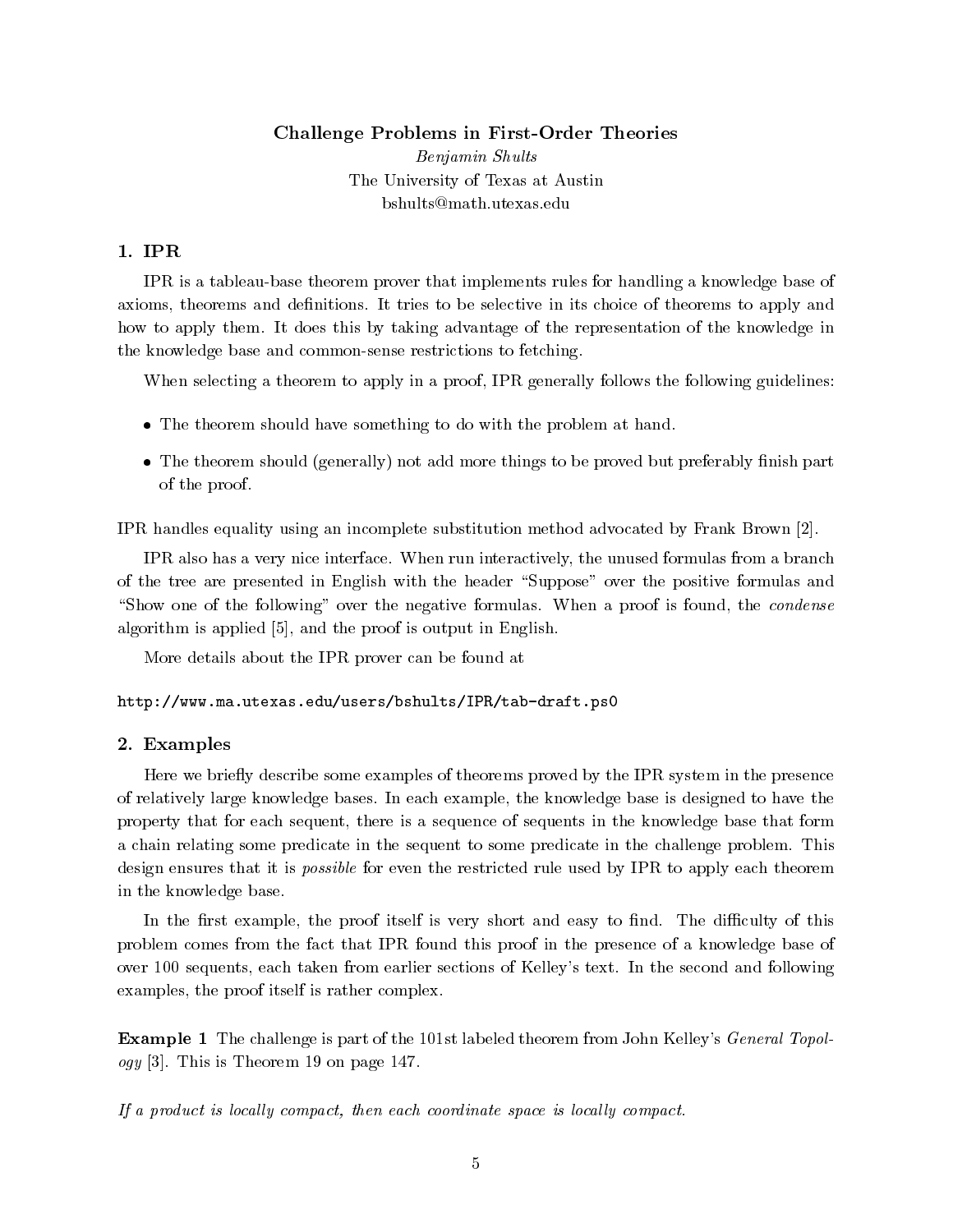This is formalized as

$$
(\forall X)(\forall A)(\text{locally-compact}(\prod_{A}^{T} X) \supset (\forall a)\text{locally-compact}(X_a))
$$

This is true in the following theory:

$$
(\forall X)(\forall A)(\forall a) \text{continuous-from-to}(\pi_a, \prod_A^{\tau} X, X_a)
$$

$$
(\forall X)(\forall A)(\forall a) \text{open-from-to}(\pi_a, \prod_A^{\tau} X, X_a)
$$

$$
(\forall f)(\forall A)(\forall B)((\text{open-from-to}(f, A, B) \land \text{continuous-from-to}(f, A, B) \land \text{locally-compact}(B))
$$

Here,  $\prod_{A}^{r} X$  represents the product topology where X is a bijection from the index set A to a set of topologies. We use  $\prod_A^{\tau}$  rather than  $\prod_A$  to distinguish the topology from the underlying set.

Because this proof is short, we present here the English proof output by IPR. Bound variables are symbols preceded by the underscore character \_. Skolem constants are also preceded by the underscore character and surrounded by parentheses. If  $f$  is a function, the application of  $f$  to x is denoted  $\{f\}(x)$ . The three theorems used are labeled in the knowledge base by the strings "a statement on page 147 of Kelley," "Theorem 3.2 in Kelley" and "a statement on page 90 of Kelley." The rest of the theorems in the knowledge base were taken from the earlier parts of the same text relating the predicates involved in the statement of the challenge. The complete input is available from the author.

```
Theorem:
If the product of (X_1) over the index set (A_1) is locally compact
then for every A \{(X_{-})\}(A) is locally compact.
Proof:
Suppose that
the product of (X_+) over the index set (A_+) is locally compact
and show that for every A \{(X_\_)\} (A) is locally compact.
Replace the first bound variable in the formula:
 for every A \{(X_{-})\} (A) is locally compact with the new term (A).
Since we know that
the product of (X_+) over the index set (A_+) is locally compact
 and we are trying to show that {((\_\text{X}))((\_\text{A}))} is locally compact
we can apply a statement on page 147 of Kelley
Now we only need to show that
 the (\_A)th projection function of (\_X\_) over (\_A\_) is an open
function from the product of (_X_) over the index set (_A_) onto
 \{(\chi)\}((A))the (\_A)th projection function of (\_X\_) over (\_A\_) is a continuous
 function from the product of (X_+) over the index set (A_+) to
  \{(\_X_*)\}((\_A)).
```
1. Since we are trying to show that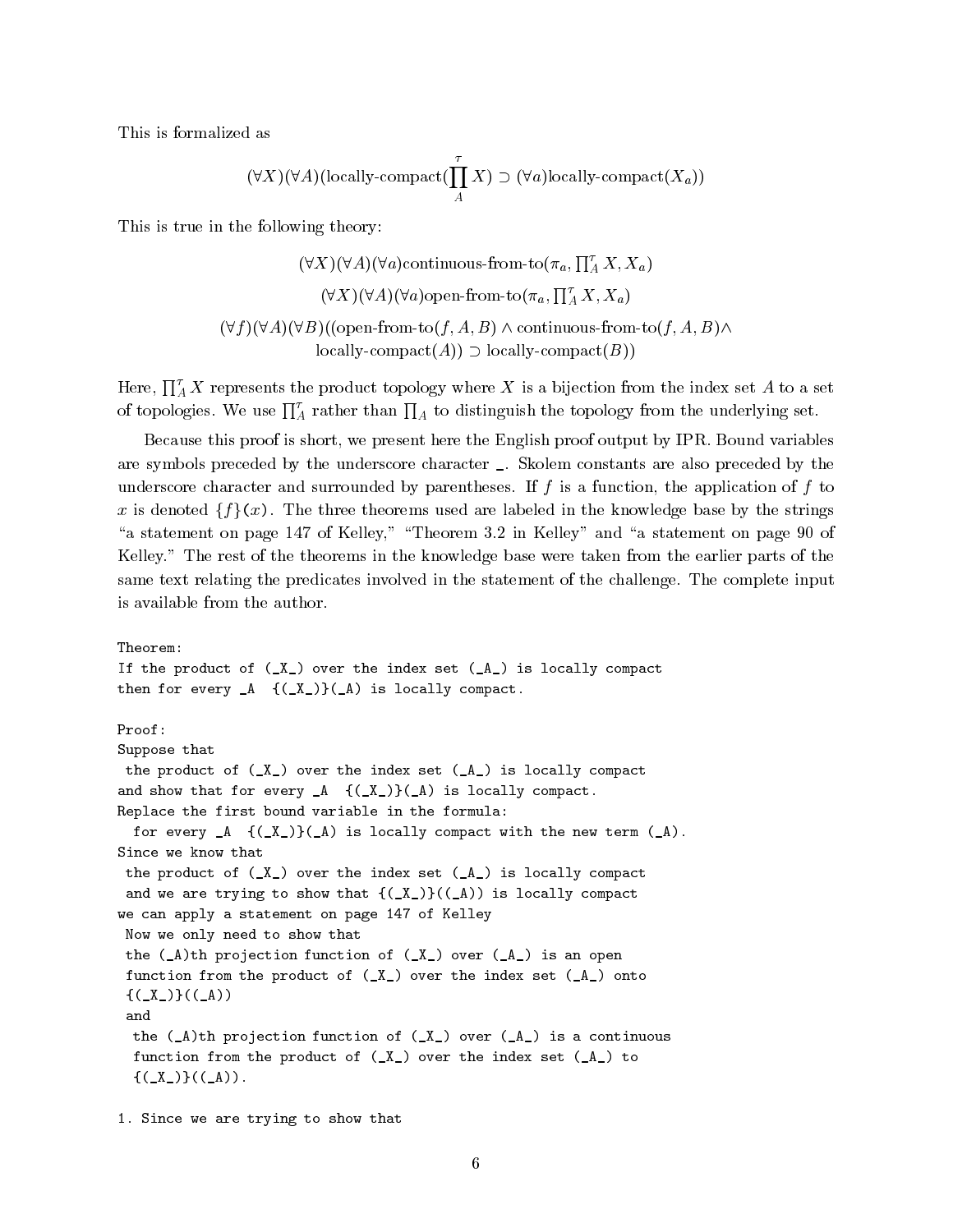the  $(\_A)$ th projection function of  $(\_X\_)$  over  $(\_A\_)$  is an open function from the product of  $(X_+)$  over the index set  $(A_+)$  onto  $\{(\_X_{{}_{-}})\}(\_A))$ we can apply Theorem 3.2 in Kelley which finishes that branch of the proof. 2. Since we are trying to show that the  $(\_A)$ th projection function of  $(\_X\_)$  over  $(\_A\_)$  is a continuous function from the product of (\_X\_) over the index set  $(\_A)$  to  ${(\_X_{{\mathbb C}})}({(\_A)})$ we can apply a statement on page 90 of Kelley which finishes that branch of the proof.

#### Example 2 We wish to prove

 $(\forall S)(\text{Hausdorff}(S) \supset \text{closed-in}(\text{top-to-class}(\text{the-diagonal-of}(S)), S \times_\tau S)).$ 

The following seven formulas are all that is needed in the proof. They actually contain a bit more information than what is needed.

 $(\forall X)(\forall S)(X \in \text{top-to-class}(the-diagonal-of(S))) \leftrightarrow$  $(\exists A)(A \in \text{top-to-class}(S) \land X = \langle A, A \rangle)$  $(\forall A)(\forall B)(\forall C)(\forall D)(\langle A,B \rangle = \langle C,D \rangle \supset (B = D \land A = C))$  $(\forall A)(\forall B)(\text{disjoint}(A, B) \leftrightarrow \neg(\exists Y)(Y \in A \land Y \in B))$  $(\forall X)(\forall S)(\forall T)(X \in S \times T \leftrightarrow (\exists A)(\exists B)(A \in S \land B \in T \land X = \langle A, B \rangle))$  $(\forall X)(\forall S)(\forall T)(X \in \text{top-to-class}(S \times_{\tau} T) \leftrightarrow$  $(\exists A)(\exists B)(A \in \text{top-to-class}(S) \land B \in \text{top-to-class}(T) \land X = \langle A, B \rangle)$  $(\forall X)(\text{Hausdorff}(X) \leftrightarrow (\forall A)(\forall B)((A \in \text{top-to-class}(X) \land B \in \text{top-to-class}(X)) \land$  $A \neq B$ )  $\supset$  ( $\exists G1$ )( $\exists G2$ )(open-in(G1, X)  $\wedge$  open-in(G2, X)  $\wedge$  A  $\in$  G1 $\wedge$  $B \in G2 \wedge \text{disjoint}(G1, G2)))$  $(\forall X)(\forall A)(\text{closed-in}(A, X) \leftrightarrow (\forall y)(y \in \text{top-to-class}(X) \land y \notin A) \supset$  $(\exists G)(y \in G \land \text{open-in}(G, X) \land \text{disjoint}(G, A)))$ 

Notice that  $\overline{\mathsf{x}}_{\tau}$  is the product topology on the product of topological spaces, whereas  $\overline{\mathsf{x}}$  is simple Cartesian product of sets. Also the-diagonal-of a topological space, S, represents a subspace (rather than a subset) of  $S \times_{\tau} S$ .

The proof is found, pared down to its shortest form, and printed in English by IPR in about 30 seconds.

Example 3 Here is an example from the theory of vector spaces [1].

 $(\forall W)(\forall V)((a\text{-vector-subspace}(W, V) \wedge a\text{-vector-space}(V)) \supset$  $(\exists E)(\exists F)(\text{basis-of}(E \cup F, V) \land \text{basis-of}(E, W)))$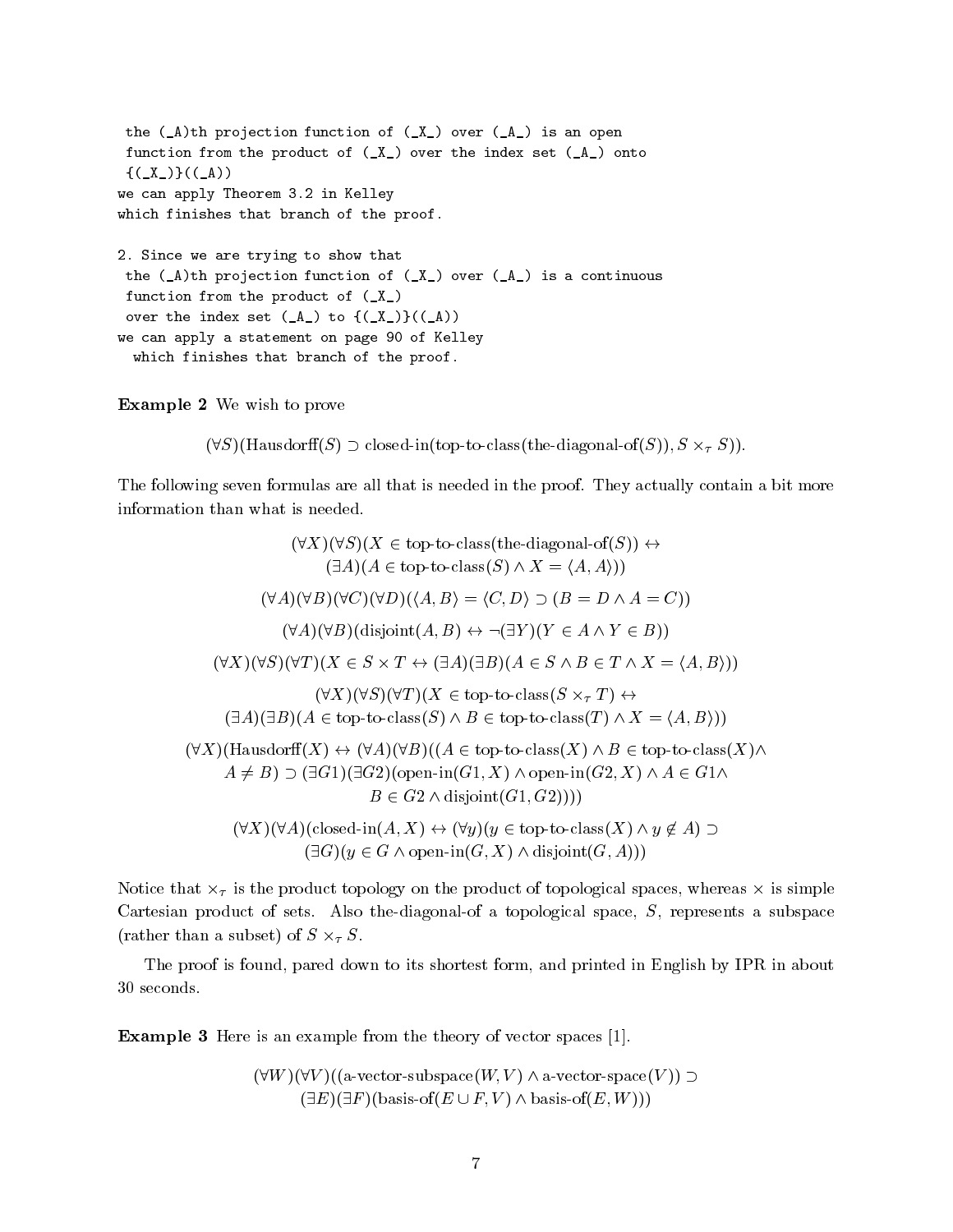IPR finds the proof using the knowledge base formed from the following five formulas.

 $(\forall b)(\forall V)(\text{basis-of}(b, V) \supset (\text{lin-ind-subset}(b, V) \wedge b \subset \text{vec-to-class}(V)))$  $(\forall s)(\forall V)(\forall t)$ (lin-ind-subset $(s, V) \wedge$  basis-of $(t, V) \supset$  $(\exists u)(u \subset t \land basis-of(s \cup u, V)))$  $(\forall A)(a\text{-vector-space}(A) \supset (\exists b)$ basis-of $(b, A))$  $(\forall A)(\forall B)$ (a-vector-subspace $(A, B) \supset$ a-vector-space $(A)$ )  $(\forall W)(\forall V)(\forall e)((a\text{-vector-subspace}(W, V) \land e \subset \text{vec-to-space}(W)) \supset$  $(\text{lin-ind-subset}(e, W) \leftrightarrow \text{lin-ind-subset}(e, V))$ 

Example 4 Here is an example from homotopy theory [4].

 $(\forall X)(\forall x_0)(\forall x_1)((\text{path-connected}(X) \land x_0 \in X \land x_1 \in X) \supset$ isomorphic-groups $(H_1(X, x_0), H_1(X, x_1)))$ 

The knowledge base formed from the following formulas is sufficient, although a bit more than necessary for the proof. The proof was found with these theorems (which are more than needed) and others in the knowledge base by IPR.

> $(\forall A)(\forall B)$ (isomorphic-groups $(A, B) \leftrightarrow (\exists f)$ group-isomorphism $(f, A, B)$ )  $(\forall X)(\forall x_0)(\forall x_1)((\text{path-connected}(X) \land x_0 \in X \land x_1 \in X) \supset$  $(\exists p)$ path-from-to $(p, x_0, x_1, X)$  $(\forall X)((\forall x_0)(\forall x_1)((x_0 \in X \land x_1 \in X) \supset (\exists p)$ path-from-to $(p, x_0, x_1, X)) \supset$  $path-connected(X)$  $(\forall a)(\forall x_0)(\forall x_1)(\forall X)$ path-from-to $(a, x_0, x_1, X) \supset$ group-isomorphism(a; Hb 1(X; x0); H1(X; x1 ))

The source code for the implementation and the input for these examples are available from the author.

# References

- [1] Richard L. Bishop and Samuel I. Goldberg. Tensor Analysis on Manifolds. Dover, 1980.
- [2] Frank M. Brown. Towards the automation of set theory and its logic. Artificial Intelligence,  $10(3):281{-}316, 1978.$
- [3] John Kelley. General Topology. The University Series in Higher Mathematics. D. Van Nostrand, 1955.
- [4] James R. Munkres. Topology: A First Course. Prentice-Hall, 1975.
- [5] F. Oppacher and E. Suen. HARP: A tableau-based theorem prover. J. Automated Reasoning, 4:69-100, 1988.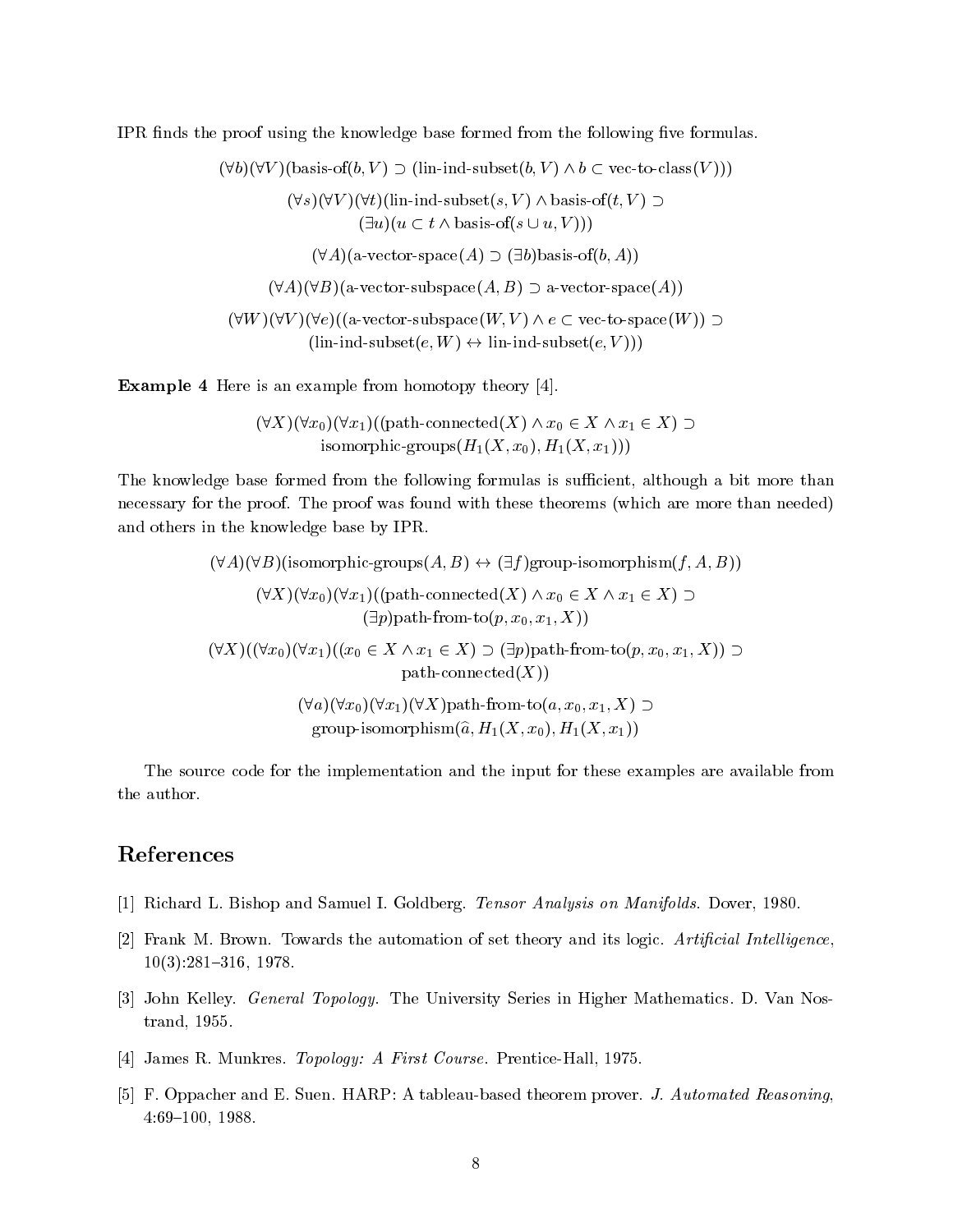# Presentation of Otter Proofs

Bernd I. Dahn Mathematical Institute of the Humboldt University Berlin dahn@mathematik.hu-berlin.de

Since May 1995 the mail server of the ILF system has received block-structured proofs, model elimination proofs, and native proofs from the provers DISCOUNT  $[2]$ , KOMET  $[1]$ , and SETHEO [4]. These proofs are converted into block-structured proofs in a standard format. Then several proof transformation procedures are applied in order to enhance the readability of the proof. Finally, the proof is typeset in LAT<sub>EX</sub> according to user-defined directives and returned by  $\epsilon$ -mail. Details of the technology used by the server are explained in [3].

This service is now is available for tests with proofs from the Otter [5] system. As a refutational prover, Otter starts from a set of formulas containing the negation of the goal to be proved. In order to obtain a natural proof presentation, the ILF server has to know which axiom is the negated goal. The user can include this information by adding a comment NAME: goal before the relevant axiom in the Otter input file. The other axioms can be named in a similar way. These names will be used in the final proof presentation as references to the axioms.

Hyperresolution performed by Otter in a single step can be hard to understand, especially in equational proofs. Therefore, the ILF server uses Otter's proof object in order to explain these steps. This requires that the flag build proof object has been set in the Otter input file. However, in the current version 3.0.4 of Otter, this implies some restrictions. For example, it excludes the generation of answer substitutions. Moreover, it is incompatible with the ag formula history. Therefore, there is no reliable way to trace the clauses from a specific nonclausal axiom up to their use in the proof object. Hence, only proofs from clausal theories can be handled by the ILF server.

When the user has the input and output files and optionally a file with type setting declarations, he can combine them into a mail to

#### ilf-serv@mathematik.hu-berlin.de.

This is automated by a script that can be downloaded.

Depending on the complexity of the proof and the load of the server, the automatic conversion of the proof may take between a few minutes and a few hours. A mail is returned that can be executed to produce a .tex file containing the presentation of the proof. The user may edit this file manually for easier reading or, for example, if the text contains very long formulas that cannot be handled satisfactorily by LAT<sub>E</sub>X.

General information on the ILF server is on

http://www-irm.mathematik.hu-berlin.de/ilf-serv.

>From this page an Otter-specic version of the manual can be obtained. Individual support can be requested by mailing to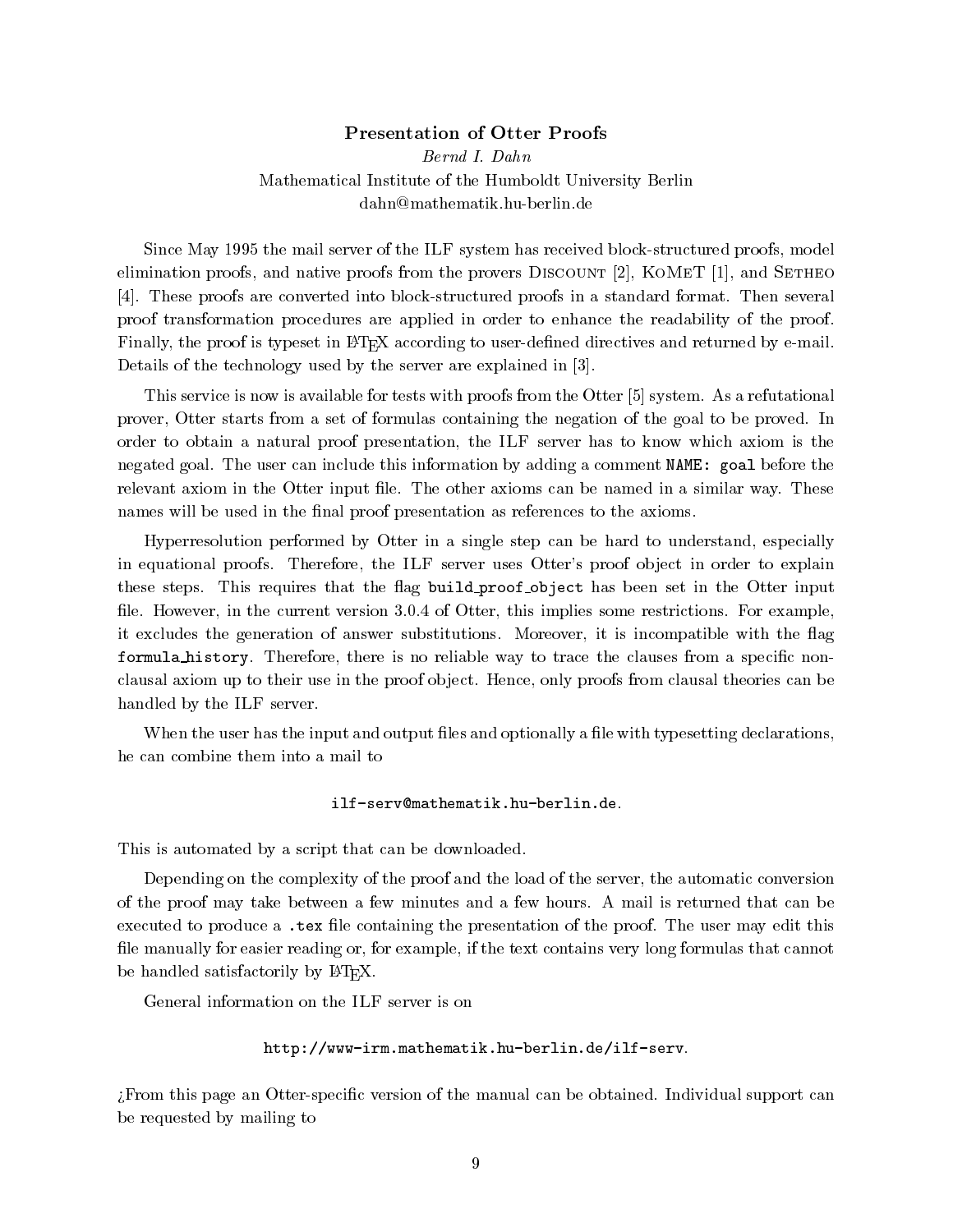#### ilf-serv-request@mathematik.hu-berlin.de.

In the future, the ILF server may be enhanced by proof transformation procedures that exploit more specic properties of Otter's proofs if requested by the users. A tool for the interactive manipulation of block-structured proofs is in preparation.

# References

- [1] W. Bibel, S. Bruning, U. Egly, and T. Rath. KoMeT. In A. Bundy, editor, Proceedings of CADE 12, vol. 814, pages 783-787, Lecture Notes in Artificial Intelligence, Springer, 1994.
- [2] J. Denzinger and W. Pitz. Das Discount-System: Benutzerhandbuch. SEKI Working Paper SR-92-16, Univ. Kaiserslautern, 92.
- [3] B. I. Dahn and A. Wolf. Natural language presentation and combination of automatically generated proofs. In Proceedings of the Conference on Frontiers of Combining Systems. Kluwer, 1996.
- [4] R. Letz, J. Schumann, S. Bayerl, and W. Bibel. Setheo: A high-performance theorem prover. J. Automated Reasoning, 8:183-212, 1992.
- [5] W. McCune. Otter 2.0. In M. E. Stickel, editor, Proceedings of the 10th CADE, pages 663-664. Springer, 1990.

## On a Modication of Godel's Algorithm for Class Formation

Johan G. F. Belinfante belinfan@math.gatech.edu

# 1. Introduction

The purpose of this brief note is to comment on a modification of Kurt Gödel's algorithm for class formation and to indicate some simple applications of this algorithm to automated theorem proving in first-order set theory.

The fastest and most convenient theorem provers are the simplest ones, which make use of only first-order logic. Robert Boyer, Ewing Lusk, William McCune, Ross Overbeek, Mark Stickel, and Larry Wos [1] showed how Kurt Gödel's finite axiomatization for set theory can be employed to enable Otter to prove theorems in set theory within first order logic. According to Wos  $[2]$ , the basic idea of using Godel's axioms was due to Robert Boyer. In his remarkable thesis, Art Quaife [3] has greatly simplied this formalism.

One of the obvious drawbacks in using Godel's formalism is that the usual class formation notation  $\{x \mid p(x)\}\$ is not available; instead, one must reformulate such expressions in terms of Gödel's primitives, some of which, such as  $flip(x)$  and  $rotate(x)$  are not even in the average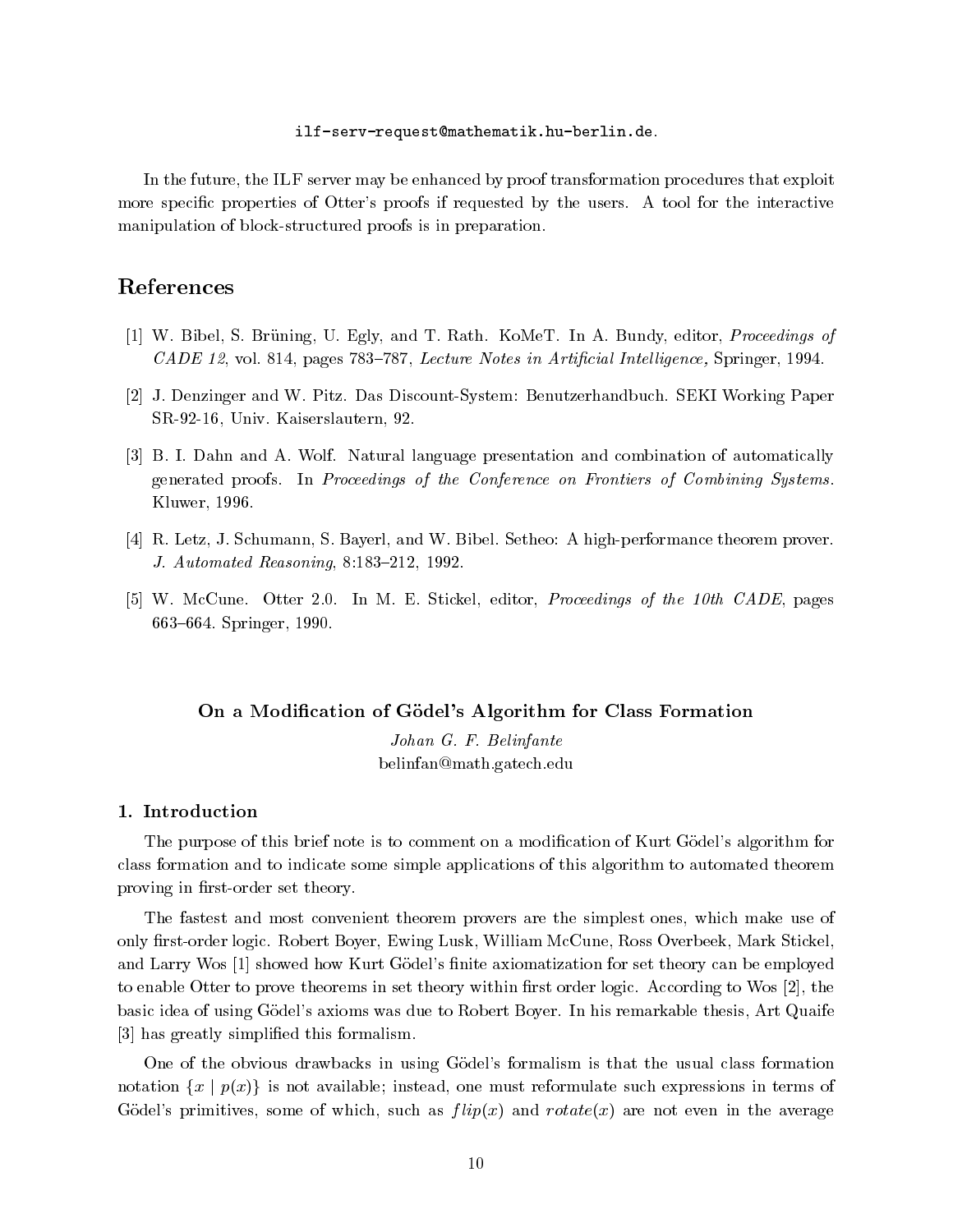mathematician's vocabulary. On pages 9-11 of Gödel's famous monograph [4] on the Consistency of the Axiom of Choice and of the Generalized Continuum Hypothesis, Godel proves what is called the Class Existence theorem, which roughly says that any normal expression formulated using class formation can also be reformulated in terms of Godel's primitives.

Gödel's proof of the Class Existence theorem is constructive; he gives what amounts to an explicit algorithm for performing the conversion, together with a proof that the algorithm always terminates. It is not difficult to implement Gödel's algorithm as a computer program, which we have done, using Mathematica<sup>TM</sup>, taking full advantage of Mathematica's speed and superb pattern matching abilities, including commutative-associative pattern matching capabilities [5]. Our main purpose in creating this program was to use it as a helpful companion to Otter, but the program appears also to be of interest in its own right, independent of this intended application.

Typically, the expressions that are produced by Gödel's algorithm can be exceedingly complicated, primarily because of Gödel's use of Kuratowski's definition of ordered pairs. We have made a small modification of Gödel's algorithm so that Kuratowski's definition is bypassed. We also further process the output so that the *flip* and *rotate* primitives are completely eliminated in favor of more conventional notions, such as composition, the functions FIRST and SECOND (which project out the first and second components of an ordered pair), and the function  $SWAP$  (which interchanges the components of an ordered pair). Finally, we have added many simplication rules to produce concise expressions.

It is not the purpose of this short note to spell out the full details of our modication of Gödel's algorithm, but merely to indicate a few simple results that have been obtained with its use that have a direct bearing on some of Quaife's earliest groups of theorems.

# 2. Quaife's memb functor

In Quaife's SS group of theorems that concern the singleton functor, he had introduced the functor  $memb(x)$ , which picks out the sole member of the class x when the class x is the singleton of a set, and gives back the class x itself when x is not the singleton of a set. The memb functor is used only sparingly in Quaife's work, and one comes away with the feeling that this new primitive is not really needed. This is indeed the case; using our modified Godel algorithm, we readily found that functor memb can be eliminated in terms of other primitives:

$$
memb(x) = (U(x) \cap image(V, (x \cap image(Id', x')))) \cup (x \cap image(V, (x \cap image(Id', x'))')).
$$

Here  $V$  denotes the universal class,  $Id$  denotes the identity relation, and primes are used to denote complements. We write  $image(z, x)$  for the class  $\{v \mid \exists u (u \in x \& \langle u, v \rangle \in z) \}$ , and  $U(x)$  for the sum class  $\{u \mid \exists v (u \in v \& v \in x)\}.$ 

The quantity image  $(V, x)$  is the empty set 0 for  $x = 0$ , and V otherwise; Quaife made it the sub ject of his theorem IM10. We have found that this quantity is extremely useful not only for the formulation of conditional definitions, but it also for the simplification of assertions. To simplify an assertion, we first convert the assertion into a class. If  $p$  is any assertion, and if  $w$  is any variable that does not occur in p, then the class  $\{w \mid p\}$  is V if p is true and 0 if p is false. For example, to the assertion  $x \in y$  we associate the class  $\{w \mid x \in y\}$ , which is converted by Gödel's algorithm to  $image(V, \{x\} \cap y)$ . The simplification rules that we use for classes can therefore also be used to simplify assertions.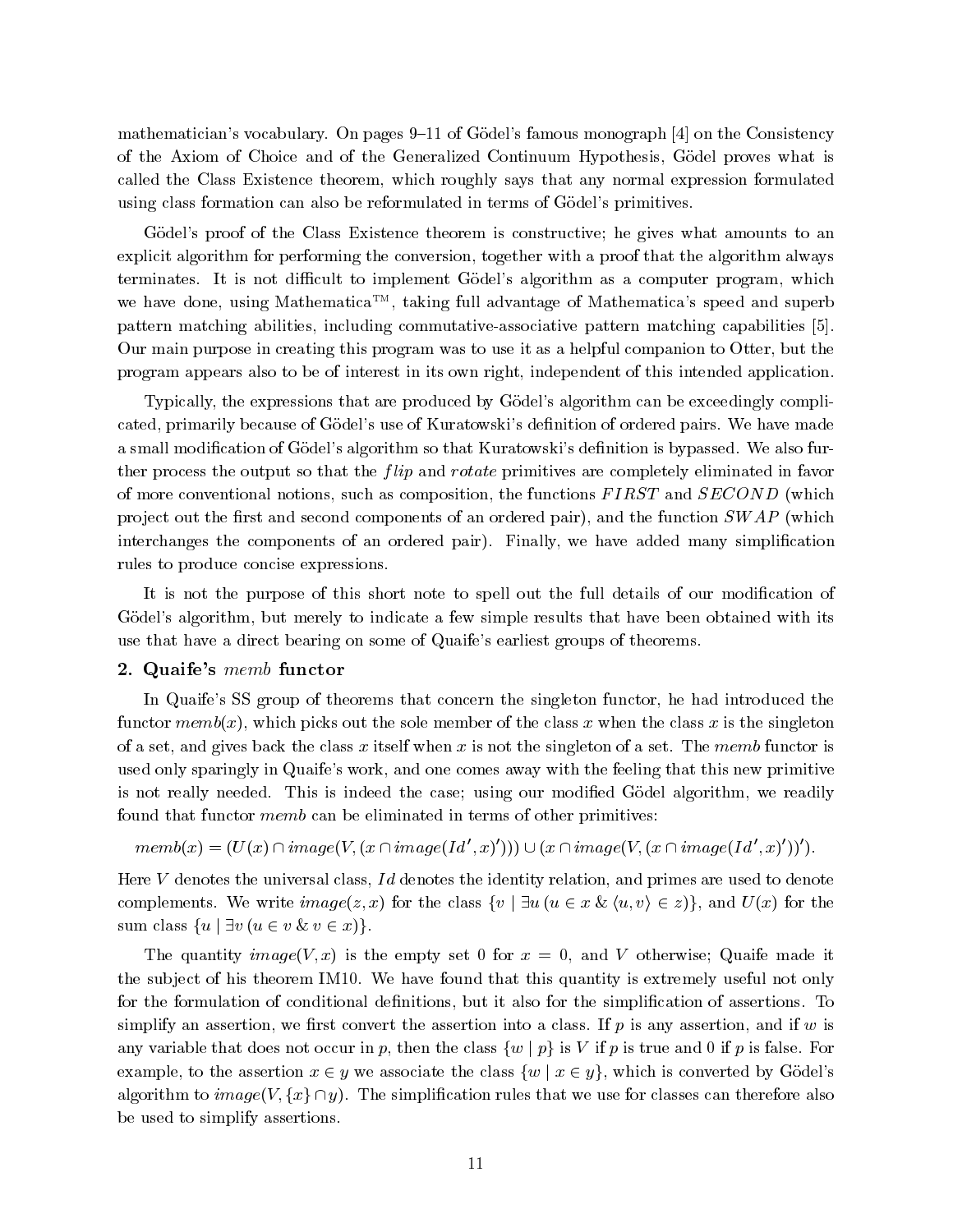Although Gödel's algorithm plus simplification rules certainly does not constitute a generalpurpose theorem prover, this combination can occasionally manage to prove assertions by simplifying them to true. When it does not succeed in doing so, for example, when the assertion is not even true, the simplied assertion often suggests an extra hypothesis to add. We have found this technique to be useful in ferreting out inadvertent omissions of hypotheses, as well as for suggesting completely new theorems.

The quantity  $image(Id', x)$  in the above formula is equally interesting. This quantity can be used to distinguish singletons from classes with more than one element. It is equal to 0 when  $x = 0$ , and to V for all nonempty classes except singletons; when x is the singleton of a set, *image*(Id', x) is x'. Note also that since images preserve unions, and *image*(Id, x) = x, one has the useful formula

$$
image(V, x) = x \cup image(Id', x).
$$

# 3. Quaife's *first* and *second* functors

In Quaife's OP group of theorems, the functors  $first(x)$  and  $second(x)$  are introduced. These two functors serve to pick out the first and second components of an ordered pair of sets, and yield x otherwise. Quaife introduces these functors in theorem  $OP6$ , but they are also needed already for the statement of Axiom B-5'b, a slightly awkward state of affairs.

Using the modified Gödel algorithm for class formation, we obtained the following formulas, which show that these functors can be defined in terms of other primitives:

$$
first(z) = (z \cap image(V, D(\lbrace z \rbrace))') \cup (image(V, D(\lbrace z \rbrace)) \cap U(D(\lbrace z \rbrace)))
$$
  

$$
second(z) = (z \cap image(V, D(\lbrace z \rbrace))') \cup (image(V, D(\lbrace z \rbrace)) \cap U(R(\lbrace z \rbrace)))
$$

Here  $D(x)$  and  $R(x)$  denote the domain and range of x, respectively. The class image(V,  $D({z})$ ) which appears in both formulas detects whether z is an ordered pair of sets or not. When  $z = \langle x, y \rangle$ , where both x and y are sets, we have  $D(\{z\}) = \{x\}$  and  $R(\{z\}) = \{y\}$ . Thus  $D({z})$  is not empty, and so *image*(V,  $D({z})$ ) = V. In this case the above formulas reduce to the statements  $first(\langle x, y \rangle) = U(\lbrace x \rbrace) = x$  and  $second(\langle x, y \rangle) = U(\lbrace y \rbrace) = y$ . On the other hand, when z is not an ordered pair of sets, the quantity  $\{z\}$  is not contained in  $(V \times V)$ , and hence  $D({z})$  is 0. In this case,  $image(V, D({z})) = 0$  and the above formulas instead reduce to  $first(z) = second(z) = z.$ 

#### 4. Cartesian Products

In practice we have found it useful to add a large number of ad hoc simplication rules to Gödel's basic algorithm in order to produce concise formulas for commonly needed classes. Gödel's proof of termination, of course, does not extend to the simplification algorithm that we use. Several test suites were devised to develop some confidence all the added simplification rules are really correct, and that one does not go around in circles trying to simplify expressions. A few of the rules have been formally veried using Otter, but many are supported merely by hand proofs.

Since it is very easy to overlook special situations that invalidate hand proofs, having also a formal proof produced by Otter often inspires condence that nothing has been overlooked.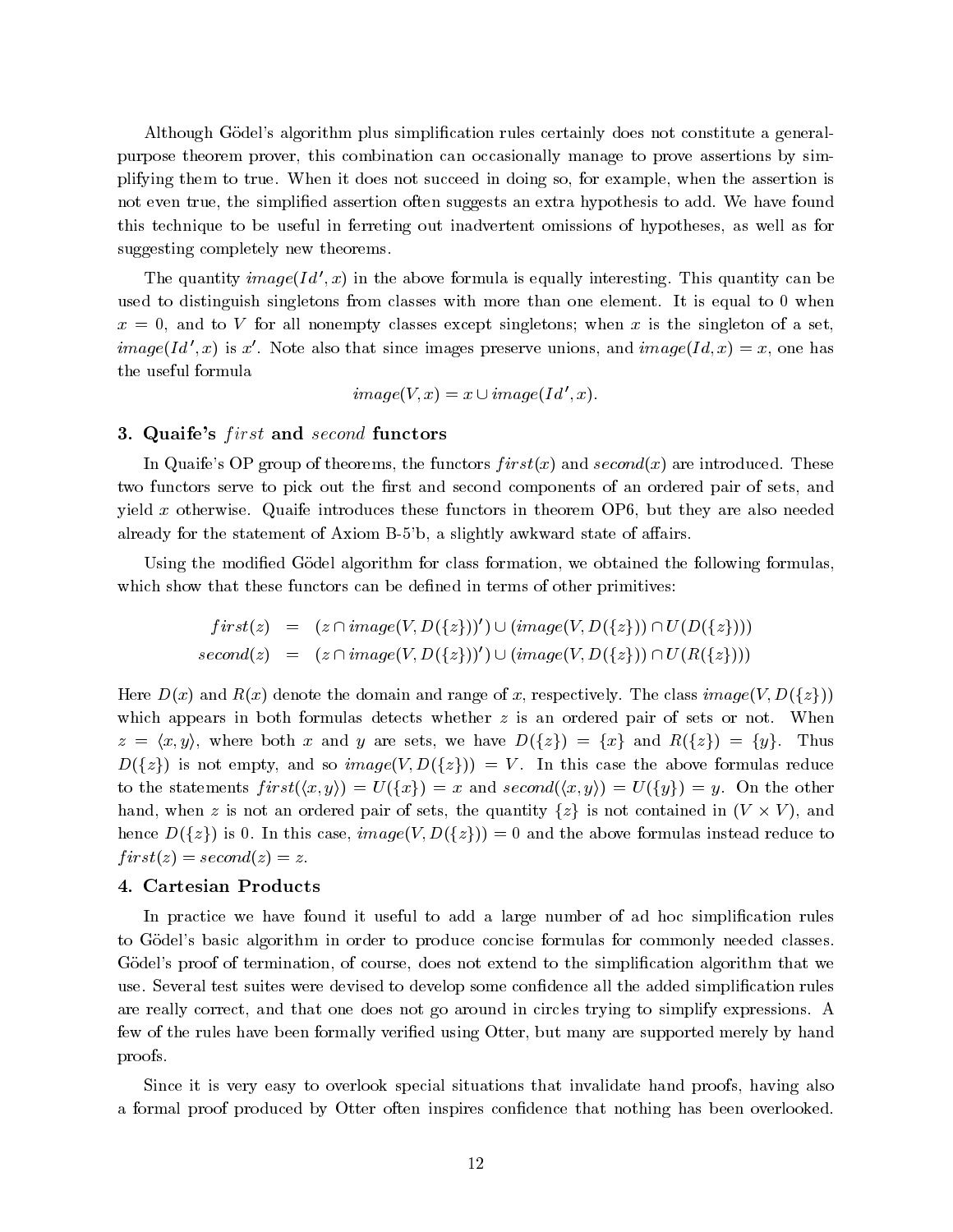But people can produce faulty input files, and merely using a fine program like Otter does not guarantee that the theorems one thinks one has proved are really correct. Just for fun, all of the assertions made by Quaife in his Appendix 2 were fed into our Godel program to see if they would simplify to true. A great many of these assertions did simplify to true, and those that did not often suggested interesting new simplication rules to add. But this exercise did reveal that Quaife's theorems CP11 and CP12, his left and right cancellation laws for Cartesian products, are not valid as stated; the case ( $0 \times V$ )  $= (V \times 0)$  provides a simple counterexample. Substitutes for these theorems were found that the Godel program did simplify to true:

$$
\text{CP11'} \qquad -((u \times v) \subseteq (w \times x)) \mid (u = 0) \mid (v \subseteq x).
$$
\n
$$
\text{CP12'} \qquad -((u \times v) \subseteq (w \times x)) \mid (v = 0) \mid (u \subseteq w).
$$

Quaife's corollary CP13 concerning Cartesian squares nonetheless remains valid. One can prove this corollary without using CP11 and CP12, or one can wait a bit and obtain CP13 as a corollary of his theorem DO6.

# 5. Composition and Restriction

The definition of the composite of classes  $x$  and  $y$  is initially converted by Gödel's algorithm to the expression

$$
x \circ y = D(rotate(flip(x \times V)) \cap flip(rotate(y \times V))).
$$

Contrary to what one might expect, this formula turns out to be a perfectly feasible starting point for the development of the basic theorems about composites. Despite the apparent complexity of this definition, one can use Otter with all inference rules turned off except for paramodulation to prove enough theorems about composites to get under way. Among the early theorems one can prove in this way are that composition preserves unions, and the following useful replacement for the faulty third and fourth clauses of Quaife's theorem CO8,

$$
(x \times y) \circ z = (image(inverse(z), x) \times y)
$$
  

$$
x \circ (y \times z) = (y \times image(x, z)).
$$

These equations serve as important demodulators. Quaife's theorem CO3, the demodulators for the identity function, are also misprinted by the way, but we already knew that before developing the Godel program. For example,  $Id \circ V = V \circ Id = (V \times V)$  is not equal to V. The following replacement demodulators proved useful.

$$
Id \circ Id = Id
$$
  

$$
x \circ Id = Id \circ x
$$
  

$$
x \cap (V \times V) = Id \circ x
$$

The rule  $Id \circ Id = Id$  is necessary to prevent the second rule from causing a recursion limit in Mathematica.

Once composition has been introduced, it appears to be useful to eliminate the restrict functor

$$
restrict(z, x, y) = z \cap (x \times y),
$$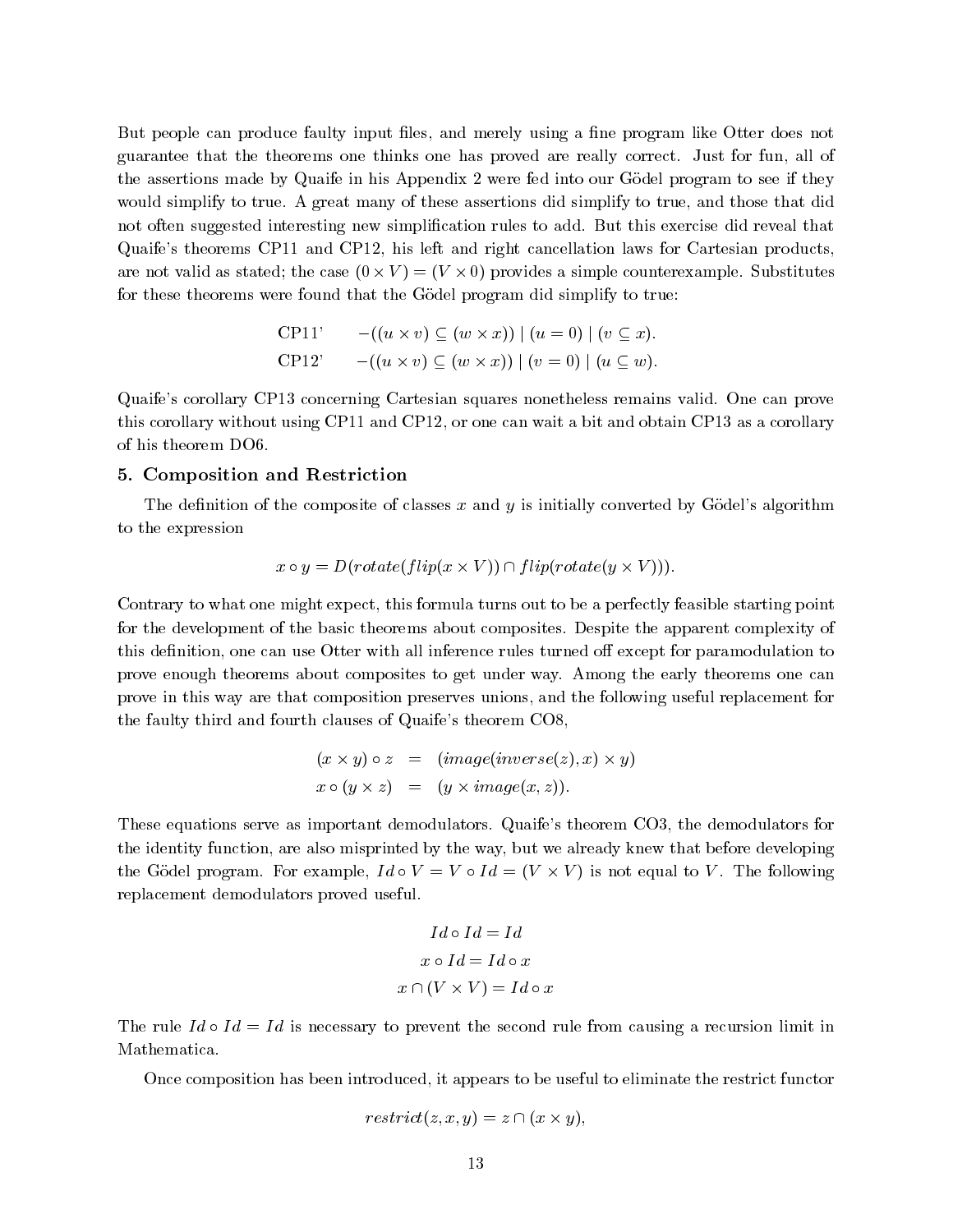by using a demodulator to convert it to a composite

$$
restrict(z, x, y) = id(y) \circ z \circ id(x),
$$

where

$$
id(x) = Id \cap (x \times x) = restrict(Id, x, x).
$$

# 6. Eliminating  $flip$  and  $rotate$

To eliminate the *flip* and *rotate* functors produced by Godel's algorithm, it is convenient to introduce the functions  $SWAP$ ,  $FIRST$ , and  $SECOND$ . Their conventional definitions

$$
SWAP = \{ \langle \langle u, v \rangle, \langle x, y \rangle \rangle \mid u = y \& v = x \}
$$
  

$$
FIRST = \{ \langle \langle u, v \rangle, w \rangle \mid u = w \}
$$
  

$$
SECOND = \{ \langle \langle u, v \rangle, w \rangle \mid v = w \}
$$

are converted by Godel's algorithm to

$$
SWAP = flip(Id)
$$
  
\n
$$
FIRST = flip(rotate(Id \times V))
$$
  
\n
$$
SECOND = rotate(Id \times V).
$$

If one is starting with Gödel's axioms, as in Quaife's development, these definitions, or perhaps the equivalent formulas

$$
FIRST = D(rotate(Id)), \quad SECOND = flip(FIRST),
$$

can be used to introduce these three functions and to prove their elementary properties. Once this has been done, however, one can turn the tables and use these functions and composites to eliminate the  $flip$  and  $rotate$  functors:

$$
flip(x) = x \circ SWAP
$$
  
\n
$$
rotate(x) = SECOND \circ ((inverse(FIRST) \circ SECOND) \cap (inverse(x) \circ FIRST)).
$$

As a matter of fact, Gödel's algorithm never actually requires this full-blown formula for  $rotate(x)$ . All that one really needs are the following somewhat simpler special facts:

$$
rotate(0) = 0
$$
  
\n
$$
rotate(x \times y) = x \circ SECOND \circ id(y \times V)
$$
  
\n
$$
rotate(x \cup y) = rotate(x) \cup rotate(y).
$$

Central to our simplification rules is the functor  $fix(x) = D(x \cap Id)$  which is the same as the complement of Quaife's  $diag(x)$ . Like the domain and range functors D and R, the fix functor preserves unions. But unlike domain and range, the  $fix$  functor also preserves complements and intersections, and  $fix(inverse(x)) = fix(x)$ . One of our central simplification formulas is  $D(x \cap y) = fix(inverse(x) \circ y)$ . Since Gödel's algorithm first converts the definition

$$
x \circ y = \{ \langle u, w \rangle \mid \exists v \ (\langle u, v \rangle \in y \ \& \ \langle v, w \rangle \in x) \}
$$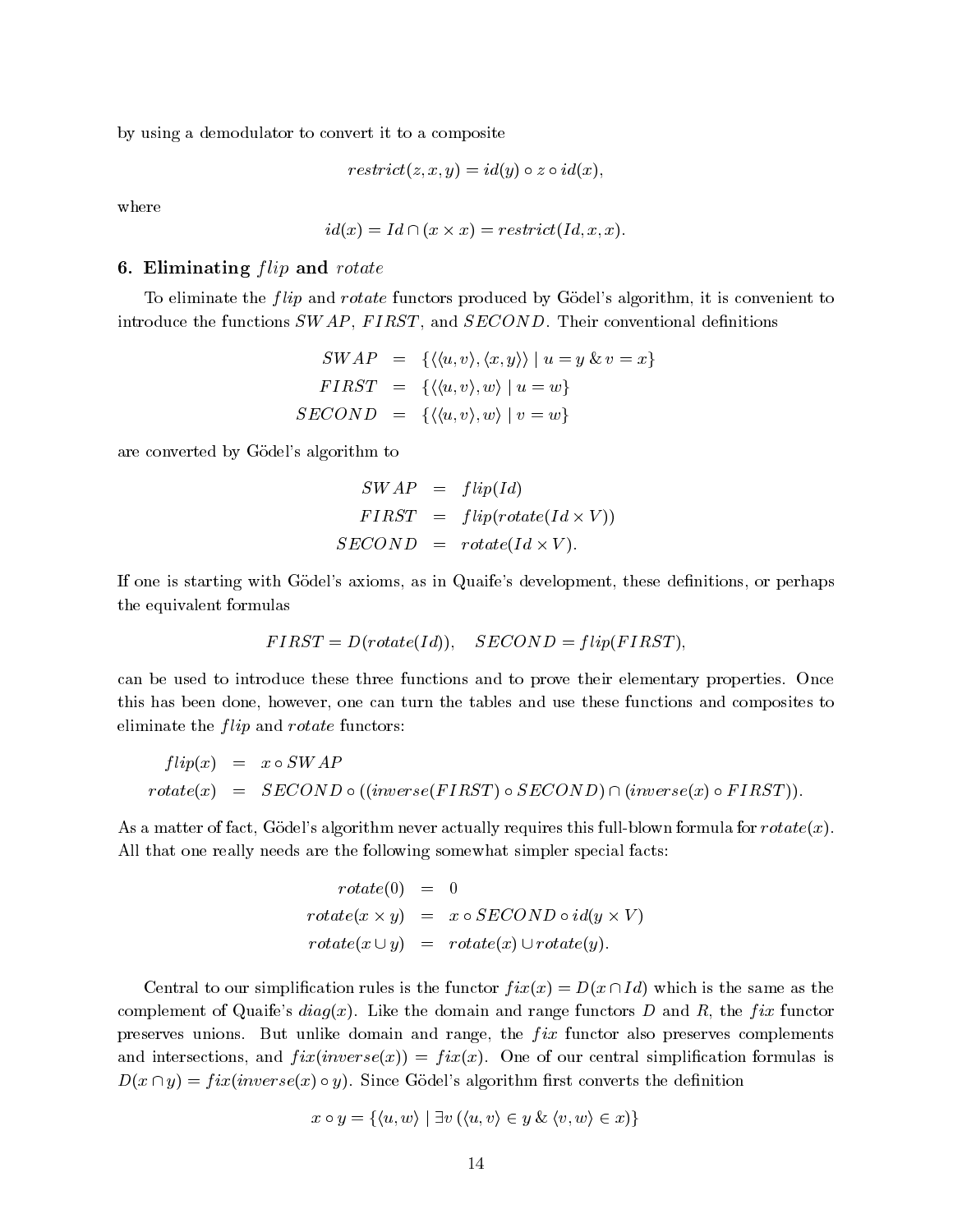into the domain of an intersection, this simplification rule then turns that into the  $fix$  of a composite. All that one needs to recover the usual expression  $x \circ y$  are some more simplification rules for  $fix.$ 

#### 7. The Successor Relation SUCC

Quaife remarks that the formula he obtained for the successor function  $SUCC$  using Godel's algorithm was too complicated to be useful. Using our enhancements to Godel's algorithm, we obtain the simpler formula

$$
SUCC = E \cap S \cap (E \circ (Id' \cap inverse(E)'))'.
$$

In this case, an even simpler formula was obtained earlier by hand,

$$
SUCC = ES \cap (PS \circ ES)'
$$

where  $ES = E \cap S$  and  $PS = S \cap Id'$  is the proper subset relation.

#### 8. Concluding Remarks

Automated theorem proving is by no means confined to mathematical theorems, but even a moderate success with computer-assisted proofs of mathematical theorems greatly enhances the credibility of the whole enterprise. It is natural to begin with set theory, because set theory forms the basis for the rest of modern mathematics. At a minimum one would like to be able to prove the theorems that mathematicians generally set forward in Chapter 0 of their texts. It is frustrating that despite many successes, even this modest goal remains fairly challenging. But it is perhaps not the fault of the computer programs, but rather with finding an appropriate formulation of the results to be proved.

# References

- [1] Robert Boyer, Ewing Lusk, William McCune, Ross Overbeek, Mark Stickel, and Larry Wos, Set theory in first order logic: Clauses for Gödel's axioms, *J. Automated Reasoning*,  $2.287{-}327$ , 1986.
- [2] Larry Wos, Automated Reasoning: 33 Basic Research Problems, Prentice Hall, Englewood Cliffs, New Jersey, 1988.
- [3] Art Quaife, Automated Development of Fundamental Mathematical Theories, Ph.D. thesis, University of California at Berkeley, Kluwer Academic Publishers, Dordrecht, the Netherlands, 1992.
- [4] Kurt Gödel, The Consistency of the Axiom of Choice and of the Generalized Continuum Hypothesis, Princeton University Press, Princeton, 1940.
- $\lVert \mathfrak{d} \rVert$  stephen Wolfram, Mathematica $\lceil \mathfrak{m} \rceil$ , A system for Doing Mathematics by Computer, 2nd ed. Addison-Wesley, New York, 1991.